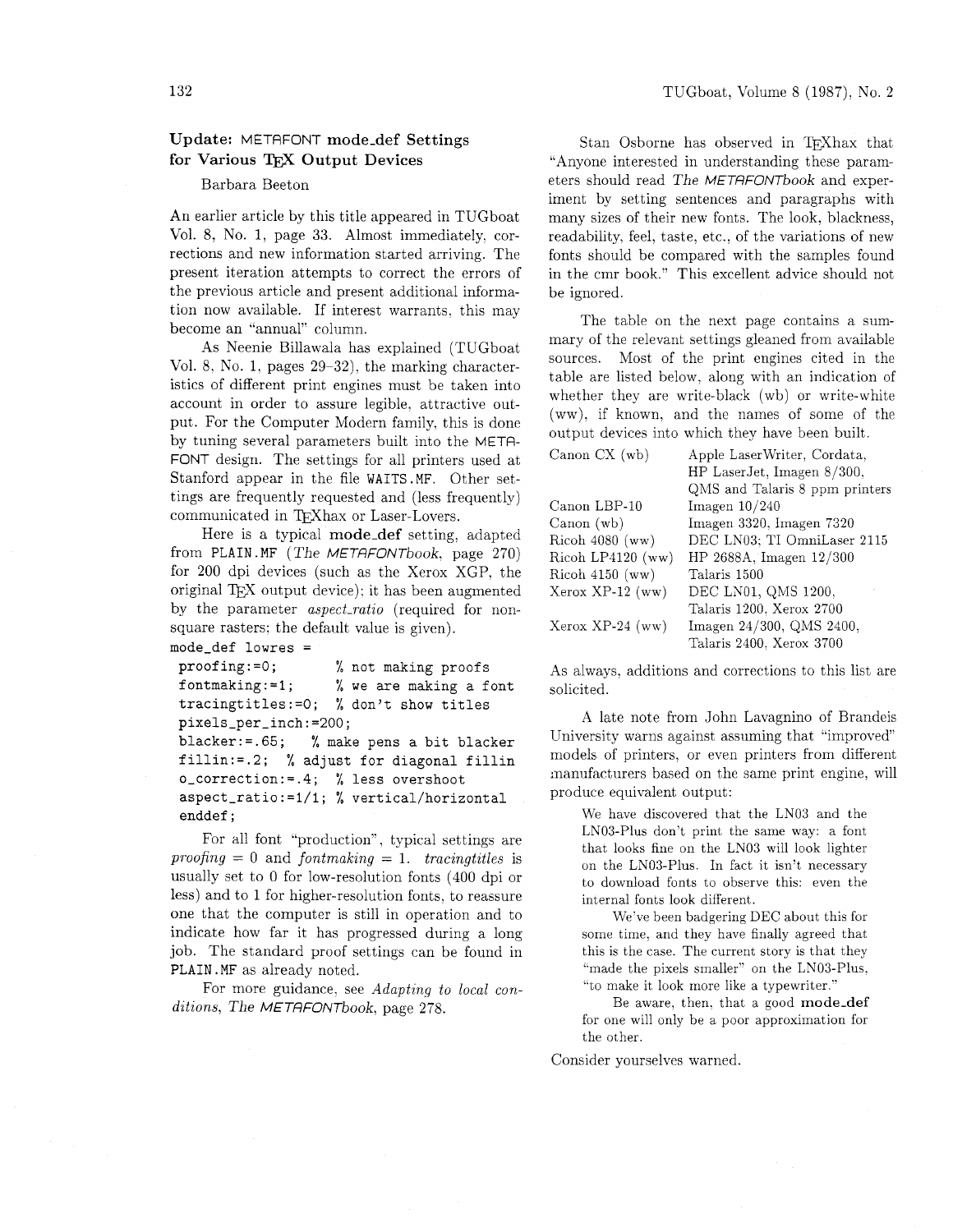|            | Source of information                                | $pixels\_per\_inch$ | blacker           | fillin       | $o\_correction$ | $aspect\_ratio$ |
|------------|------------------------------------------------------|---------------------|-------------------|--------------|-----------------|-----------------|
|            | PLAIN.MF                                             |                     |                   |              |                 |                 |
| proof      |                                                      | 2601.72             | $\pmb{0}$         | 0            | 1               |                 |
| lowres     |                                                      | 200                 | .65               | .2           | $\cdot$         |                 |
|            | WAITS.MF                                             |                     |                   |              |                 |                 |
| dover      | (Xerox Dover)                                        | 384                 | 1.2               | 0            | $.6\,$          |                 |
| imagen     | (Canon CX)                                           | 300                 | 0                 | $\cdot$ .2   | .6              |                 |
| qms        | $(Xerox XP-12E)$                                     | 300                 | $.75*$            | $0*$         | $.5*$           |                 |
| aps        | (APS-Micro5)                                         | 722.909             | $\cdot$           | $\cdot$      | 1               |                 |
| crs        | (Alphatype CRS)                                      | $4000 + 4000/3$     | $\cdot$           | 0            | $\mathbf{1}$    |                 |
| boise      | (HP 2680A)                                           | 180                 | .55               | $\cdot 1$    | .3              |                 |
| DD         | (DataDisc terminal)                                  | 70                  | 0                 | 0            | $\mathbf{.2}$   |                 |
| canon      | $(Canon LBP-10)$                                     | 240                 | $\cdot$           | $\cdot$      | $\cdot$         |                 |
| newDD      | (DataDisc terminal)                                  | 70                  | 0                 | 0            | $.2\phantom{0}$ | 4/3             |
| cg         | (Compugraphic 8600)                                  | 1301.5              | $\cdot$ 2         | $\cdot$      | 1               | 1569/1301.5     |
| epson      |                                                      | 240                 | 0                 | 0            | $\cdot$         | 9/10            |
|            | Charles Karney, TEXhax 86#4, Oct 86 [Note 1]         |                     |                   |              |                 |                 |
| qms        | $(Xerox XP-12E)$                                     | 300                 | $\boldsymbol{.8}$ | $\cdot$      | $\cdot$         |                 |
|            | John Gourlay, May 87 [Note 2; page 128]              |                     |                   |              |                 |                 |
| xeroxxxvii | $(Xerox XP-12)$                                      | 300                 | $6^{\circ}$       | $-.3$        | .6              |                 |
|            | Charles LaBrec, TEXhax 86#6, Oct 86 [Note 3]         |                     |                   |              |                 |                 |
| decln      | (Ricoh 4080)                                         | 300                 | $.9\,$            | $-.2$        | $.5\,$          |                 |
|            | Stan Osborne, Apr 87 [Note 4]                        |                     |                   |              |                 |                 |
| decln      | (Ricoh 4080)                                         | 300                 | $\cdot$ 2         | - .4         | .5              |                 |
|            | Janene Winter, May 87 [Note 5; page 178]             |                     |                   |              |                 |                 |
| ibm        | $(IBM 3820)$ (ww)                                    | 240                 | .65               | $-.2$        | .45             |                 |
| ibm-a      | $(IBM 3812)$ (ww)                                    | 240                 | $\overline{4}$    | $-.2$        | $\overline{.4}$ |                 |
| ibm-b      | $(IBM 3800)$ (ww)                                    | 240                 | $\cdot$ 2         | $-.1$        | .6              |                 |
| ibm-c      | $(IBM 4250)$ (ww)                                    | 600                 | .05               | $\pmb{0}$    | .6              |                 |
| sherpa     | (IBM 6670) (wb)                                      | 240                 | 1                 | $\mathbf{1}$ | .6              |                 |
|            | Matthias Feyerabend, GSI, Darmstadt, May 87 [Note 6] |                     |                   |              |                 |                 |
| ibmlaser   | (IBM 3820)                                           | 240                 | $\cdot$ 3         | $-1$         | $\cdot$         |                 |
| bensmall   | (Benson 9211)                                        | 200                 | $-.5$             | 0            | .4              |                 |
| bensmall   | alternate settings                                   | 200                 | 0                 | 0            | .4              |                 |
|            | for problem fonts                                    |                     |                   |              |                 |                 |
| benbig     | (Benson 9436)                                        | 254                 | $-.8$             | $\pmb{0}$    | $\cdot$         |                 |
| benbig     | alternate settings                                   | 254                 | $-.1$             | 0            | $\cdot$         |                 |
|            | for problem fonts                                    |                     |                   |              |                 |                 |

# Typical mode-def parameter settings for CM fonts

\* **A** note in WAITS .MF states that these settings are conjectural.